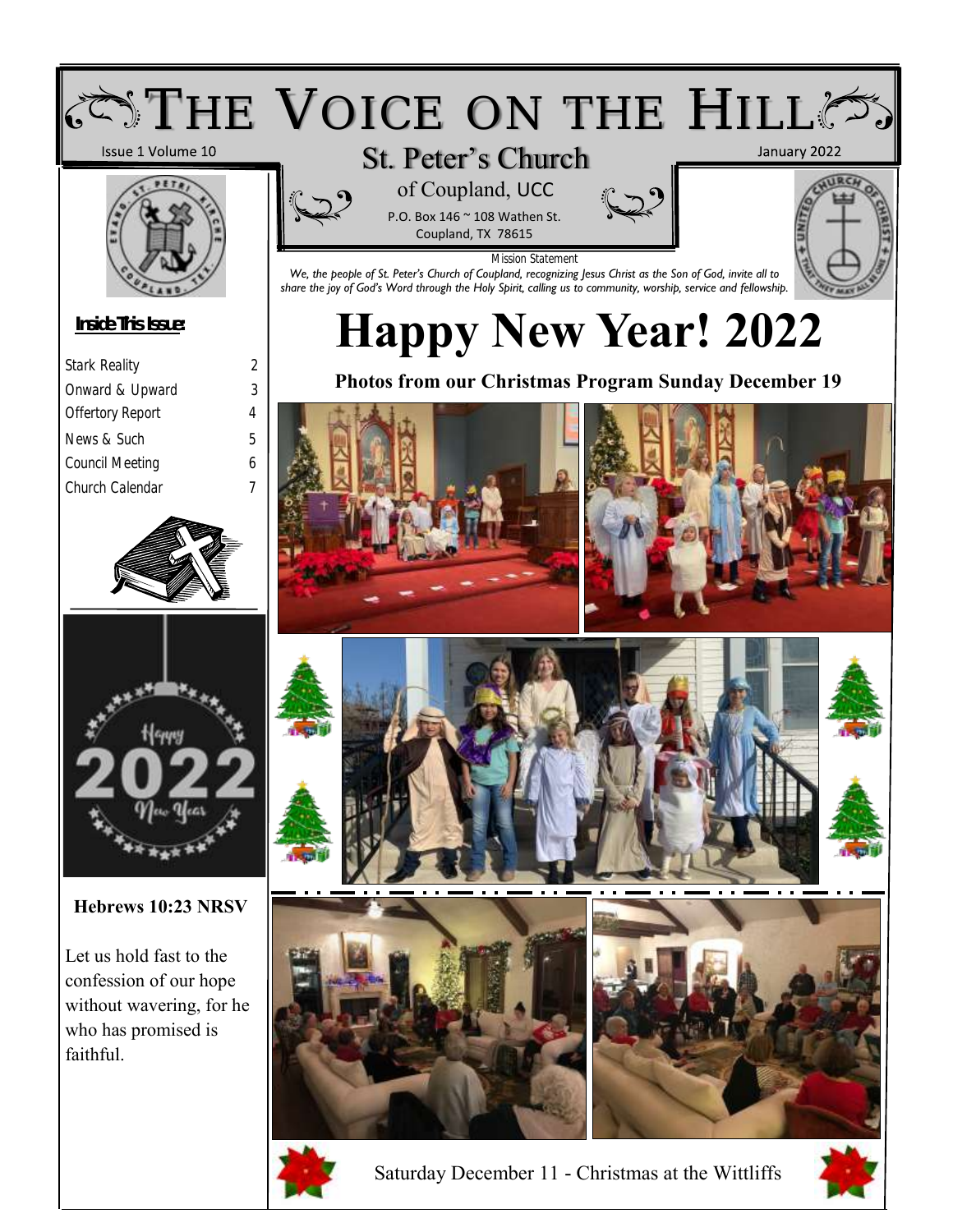

#### Page 2 and 1 and 1 and 2 and 2 and 2 and 2 and 2 and 2 and 2 and 2 and 2 and 2 and 2 and 2 and 2 and 2 and 2 and 2 and 2 and 2 and 2 and 2 and 2 and 2 and 2 and 2 and 2 and 2 and 2 and 2 and 2 and 2 and 2 and 2 and 2 and 2

#### **STARK REALITY - January 2022**

 As we enter into the season of Advent (the four Sundays preceding Christmas), I want to encourage us to take As we enter a new year, it is a time to reflect on the year just passed and contemplate the new year ahead. There is no doubt that much of our reflection on 2021 will center on the continuing presence of the Covid 19 virus circulating in our community and the new variants which continue to present us with challenges. We can feel good about the vaccines and the protection they provided to us last spring. Another big change that St. Peter's Church experienced was the transition of saying goodbye to your pastor Martin Garrison. That led to another major transition as I began as your Interim Pastor on July 1. This past fall I saw the Pastoral Search Committee hard at work to produce a local church profile which will be circulated by the national church as we look for the next person who will be called to lead this congregation into the future.

As we begin to contemplate another "NEW YEAR," I am struck by thoughts of wondering what 2022 will bring for our life together as St. Peter's Church of Coupland. Will it truly be year of NEW things or will it simply be more of the same. I am reminded that we worship a God who tells us in Revelation 21:5 "See, I am making all things new." I think as people of faith we are each challenged to be about the business of "making things new." Christianity proclaims over and over again the transformation of faith that creates new lives and new ways of looking at the world. As the apostle Paul would say it, "I am a new creature in Christ!" 2022 offers each of us an opportunity to be about God's business of making things new.

Personally, I really want to see the changes that God has in store for us in the year ahead. There is something exciting in the hint of newness to come. There will be new council members with new ideas, there will be new programs to experience, new members to join, new avenues of ministry for our congregation to pursue, and a whole new future for St. Peter's Church to live into in the years ahead as you call a new settled pastor to be your leader.

I am looking forward to 2022 with great expectation! I hope you are as well. May God bless us richly in the year to come.

With expectations of Peace and Joy

Charles



**Caroling on Horses** Carolers in Coupland to share the joy of Christmas on Sunday afternoon December 12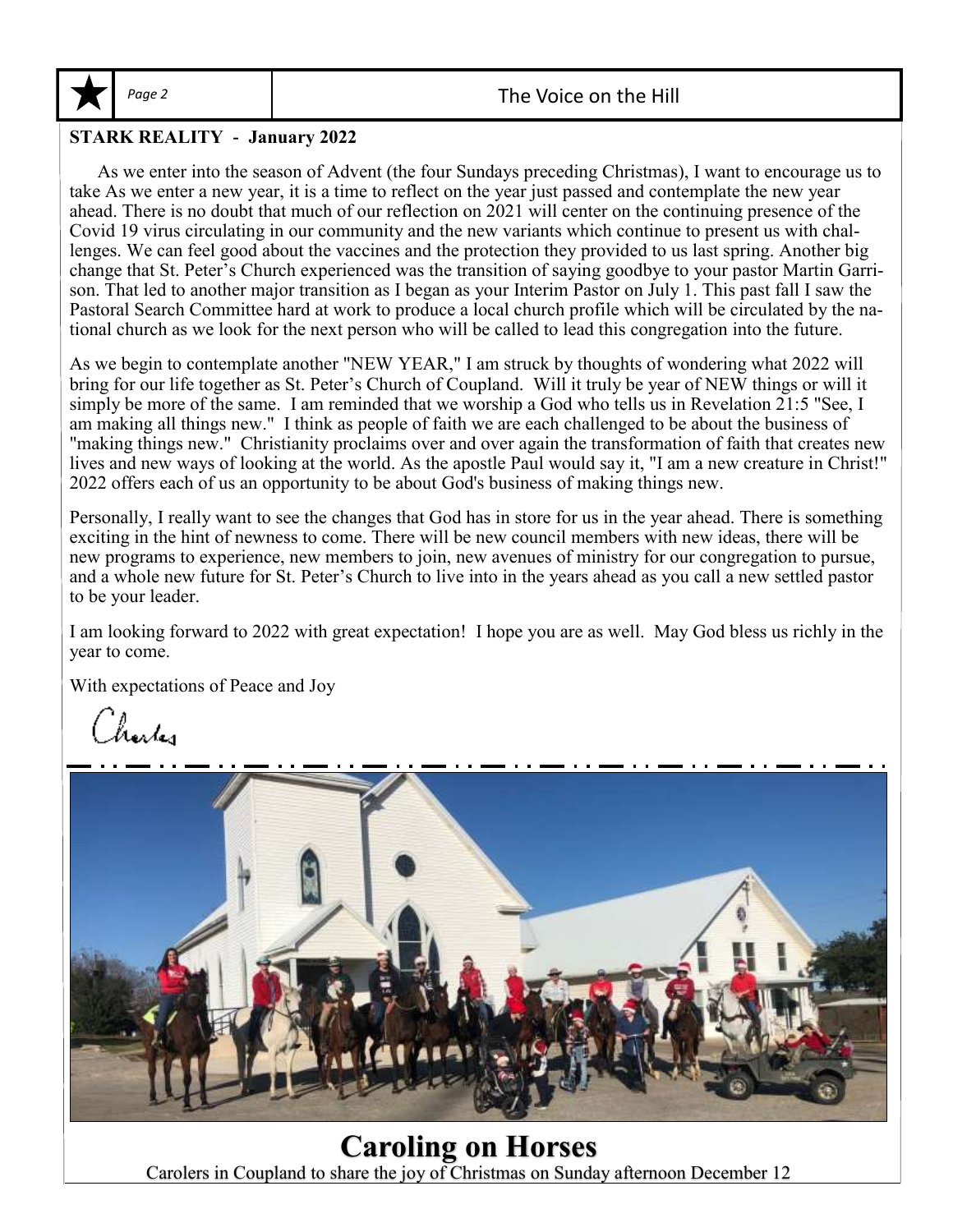

## **Shepherd's Heart Food Pantry**

St. Peter's Church has been asked to assist with the distribution of food Saturday, January 8, 2022. Your assistance would be greatly appreciated



## **Women's LIFT Group**

LIFT will meet on Wednesday January 12 at Luigi's Italian Restaurant, 103 N. Main Street in Elgin at 6pm.



## **Senior Luncheon**

Our next Senior Luncheon will be on January 18, 2022 at 11:30 a.m. If you're playing Bingo, bring a prize under \$10.00. "42" Dominoes will be played so come and enjoy your day. Happy New Year to everyone!! Lois Schmidt & Sandra Wernli Co-Chairmen



## **Potluck Sunday**

Heart of Texas Association Minister Nikki Stahl will join us January 23 for morning worship. After service, we will enjoy a delicious potluck lunch. Bring your favorite dish to share!



## **Council Retreat**

Council will have their annual retreat on Saturday January 29 at 9am in the Fellowship Hall

## **Noisy Offering Sunday**

January 30 is Noisy Offering Sunday. Bring your loose change and drop it in the offering plate.

#### **Our Sick & Shut-Ins:**

**Irene Florida:** Shavano Park Senior Living, 3220 North Loop 1604 W, Apt #102 Shavano Park, TX 78231

**Denny Poldrack:** Will-O-Bell Nursing Home**,**  P.O. Box 107**,** Bartlett, TX 76511

**Nancy Goodlett:** at home

**Ann Johle:** Sagebrook Nursing Center, 901 Discovery Blvd, Room #210 Cedar Park, TX 78613

#### **January Birthdays**

| 2nd  | Christine Stewart                       |
|------|-----------------------------------------|
| 3rd  | Darren Streit, Elizabeth Wittliff       |
| 4th  | Dean Rumel, Jacob Reyes                 |
| 5th  | Ann Johle                               |
| 7th  | T.J. Wittliff, III                      |
| 8th  | Dennis Kreig                            |
| 15th | Don Wernli, Mary Pfluger, Ted Schneider |
| 16th | Becky Sutton, Scott Ging                |
| 17th | Danny Smith                             |
| 19th | Cynthia Wittliff                        |
| 20th | BIRTHDAY!<br>Lucy Pfluger               |
| 21st | Torsten Wabbel                          |
| 22nd | Wanda Walther, Bonnie Stark             |
| 24th | Georgia Goetz                           |
| 25th | Terry Poldrack                          |
| 27th | Alyson Wittliff                         |
| 28th | Bill Albert, Kellie Marak, Jackson Webb |
| 31st | Amanda Kreig                            |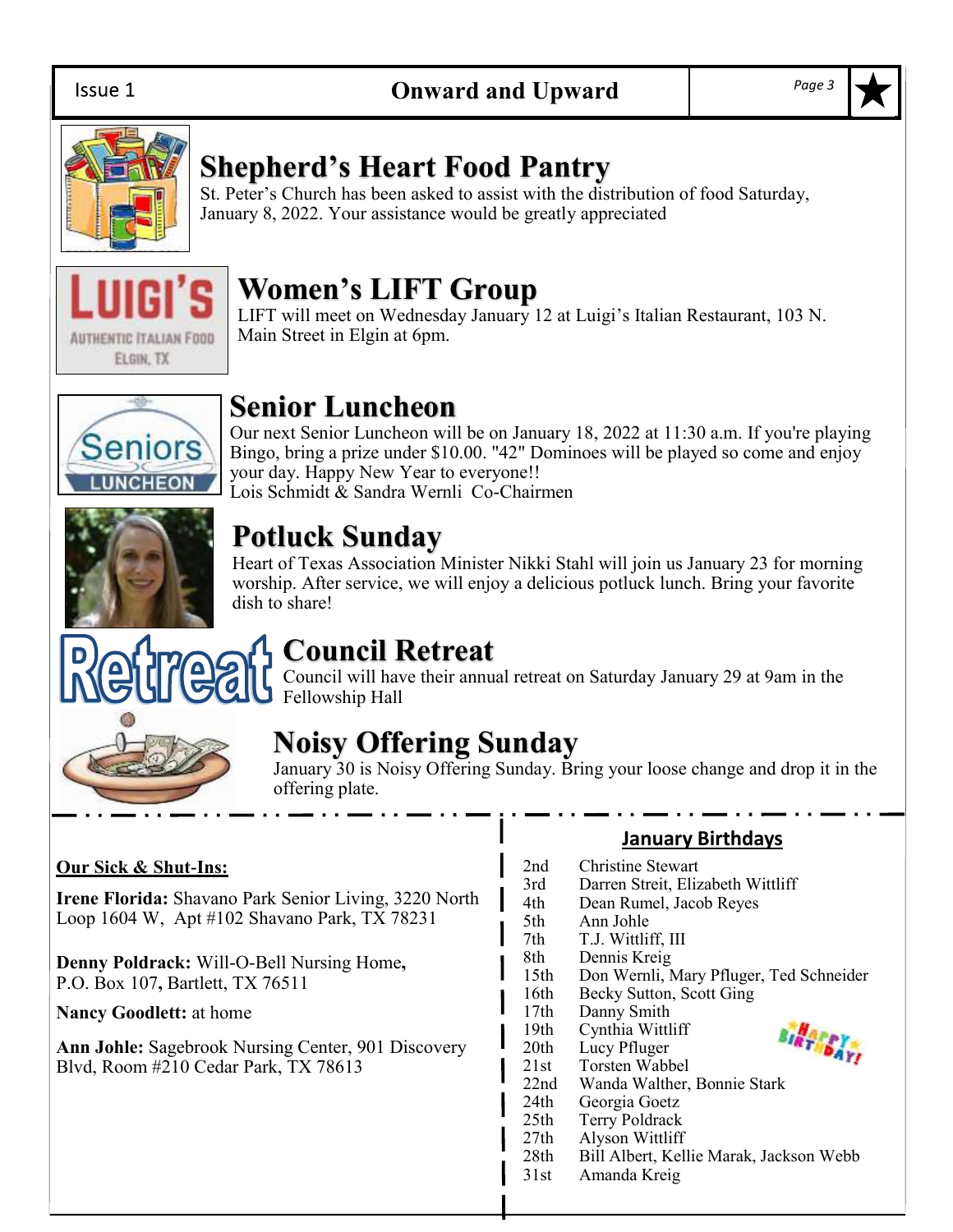|                                                                | The Voice on the Hill<br>Page 4                      |  |  |  |
|----------------------------------------------------------------|------------------------------------------------------|--|--|--|
| <b>Giving for November 28</b>                                  | <b>Giving for December 5</b>                         |  |  |  |
| <b>Regular Offering: \$2,409</b>                               | <b>Regular Offering \$8,008</b>                      |  |  |  |
| <b>Special/Designated Offerings:</b>                           | <b>Special/Designated Offerings:</b>                 |  |  |  |
| Shepherd's Heart \$72                                          | <b>Christian Education \$12</b>                      |  |  |  |
| Memorials \$275                                                | Shepherd's Heart - Special \$200                     |  |  |  |
| <b>Church Attendance: Adults: 49 Kids: 5</b>                   | Music for Helen Polzin Funeral \$90                  |  |  |  |
|                                                                | New Horizon \$500                                    |  |  |  |
|                                                                | Adopt-A-Child \$360                                  |  |  |  |
|                                                                | Coupland Herald Ad \$350                             |  |  |  |
|                                                                | Cemetery Fund - Memorials \$200                      |  |  |  |
|                                                                | <b>Church Attendance: Adults: 38 Kids: 0</b>         |  |  |  |
| <b>Giving for December 12</b><br><b>Giving for December 19</b> |                                                      |  |  |  |
| <b>Regular Offering: \$4,028</b>                               | <b>Regular Offering: \$2,185</b>                     |  |  |  |
| <b>Special/Designated Offerings:</b>                           | <b>Special/Designated Offerings:</b>                 |  |  |  |
| <b>Christian Education \$20</b>                                | Cemetery Operating Fund \$40                         |  |  |  |
| Maintenance Fund \$40                                          | Evangelism & Member Care \$40                        |  |  |  |
| OCWM \$50                                                      | <b>Church Attendance: Adults: 54 Kids: 10</b>        |  |  |  |
| New Horizon \$500                                              |                                                      |  |  |  |
| Adopt-A-Child \$92                                             | <b>Offertory information for December 26 will be</b> |  |  |  |
| Memorials \$175                                                | available in next months newsletter.                 |  |  |  |
| <b>Church Attendance: Adults: 49 Kids: 0</b>                   |                                                      |  |  |  |



## **Committee Report Deadline**

All Committee reports from committee chairs are due Monday January 3. We want to make packets available for people to read before the **annual meeting Sunday January 9.**

# **Annual Congregation Meeting**



The Annual Congregational Meeting will be held on Sunday, January 9, 2022 right after our worship service. The packet (agenda, minutes, committee reports, and budget) will be available for pick up at the meeting. Packets should be available early in the week on our website.

All members are encouraged to attend as we will vote on new Council members and other leaders and approve the 2022 budget.

| <b>January 2</b>                                                          | January 9                                                              | January 16                 |
|---------------------------------------------------------------------------|------------------------------------------------------------------------|----------------------------|
| Liturgist Cindy Wood                                                      | Liturgist Carolyn Haverland                                            | Liturgist Charlotte Albert |
| Ushers Linda Miller                                                       | Ushers Danny & Dana Smith                                              | Ushers Roy Morris          |
| <b>January 23</b><br>Liturgist Becky Sutton<br>Ushers Don & Sandra Wernli | <b>January 30</b><br>Liturgist Michele Dupy<br><b>Ushers Bill Dupy</b> |                            |

## **January Worship Schedule**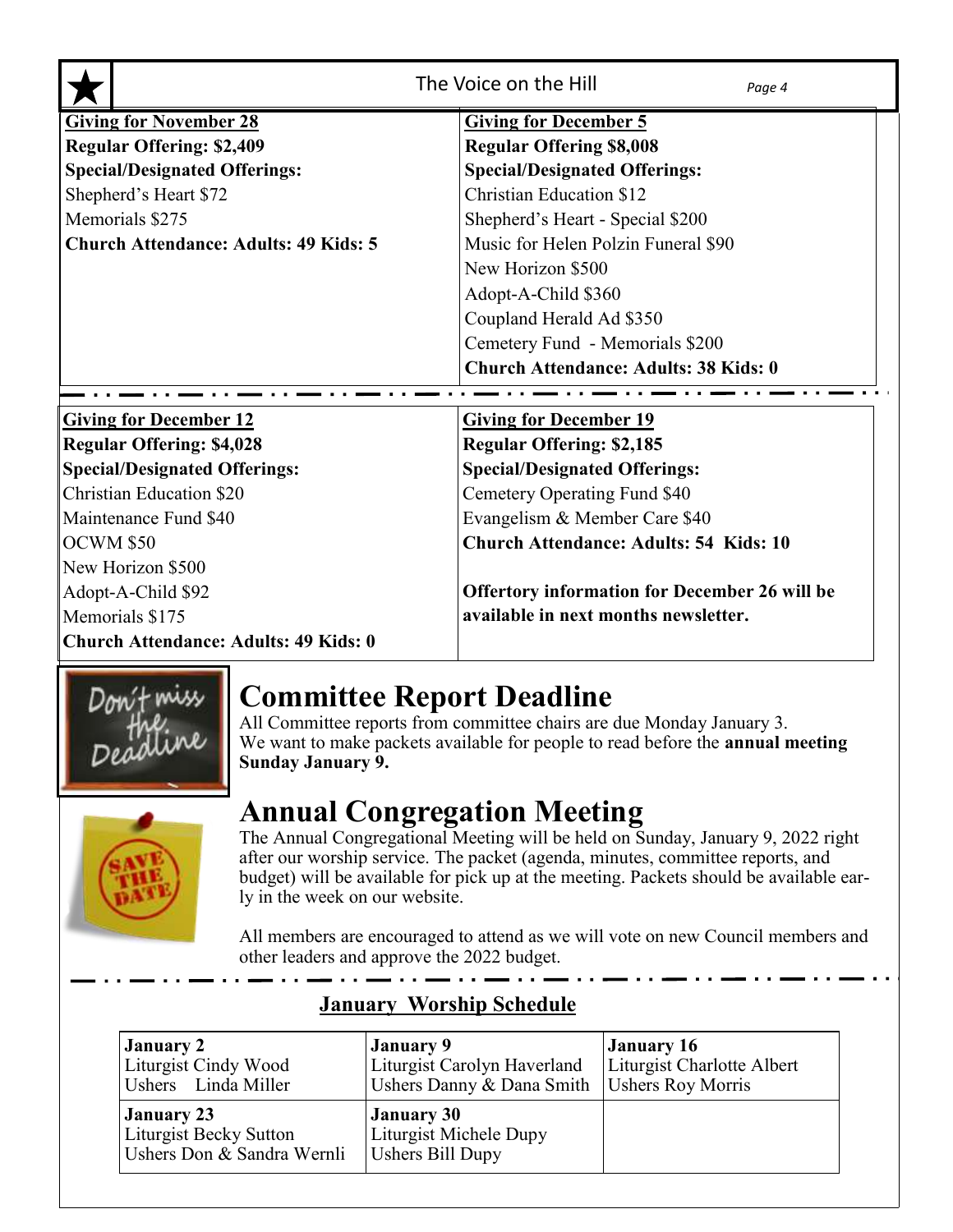## *Angel Tree Project*

Thank you to everyone who helped to make the Angel Tree Project a great success. There were a lot more tags this year and there was concern if all the tags would be taken due to drive-in services and limited activities at the church, but St. Peter's always come through! You are all amazing and appreciated!

It is truly a blessing for us to help some children in our community have a bright and Merry Christmas! We had a total of 31 "angels" this year!

Happy New Year! Doreen Streit



You Made a Difference…

If you're ever unsure of what a difference you make, let me share a little conversation I had with one of my students you so graciously blessed. His back story is that his father had an accident, very recently, that landed him in the hospital for a little over a week with multiple surgeries. Luckily our amazing office staff was able to add this family to your list as this was a last minute, unexpected hardship for them. Today he came into my classroom BEAMING! Ms. Mazyrack! Ms. Mazyrack! Santa came to my house! We heard the doorbell ring and when we went to the door there were presents for me and my sister! We think it was Santa!

The Joy! The Excitement! The pure glow of a child who truly believes in a Christmas Miracle! Santa came to his house early and brought them gifts. You are a true blessing to this family and many more. Thank you, from the bottom of my heart, for bringing Christmas Joy to this child and family.

Thank you, Becky Mazyrack First Grade Teacher Coupland ISD

## **Recent Memorials**

*N= New Horizon C=Cemetery L=Landscaping M=Memorial Fund*

**By:** Jim & Cindy Alexander (N) **By:** Irene Florida (N) Robert & Doreen Streit (N) C.J. Ging (N) **For: Bob Rhoades** Ted & Cynthia Wittliff (N) **By:** Irene Florida (N) Irene Florida (N) Kandice Samuelson (N) **For: Alfred & Hallie Streit**

**For: Helen Polzin For: Elton & Alvera Zulauf**

John W. & Jan Hagan (N) By: Jeanne Taylor (N)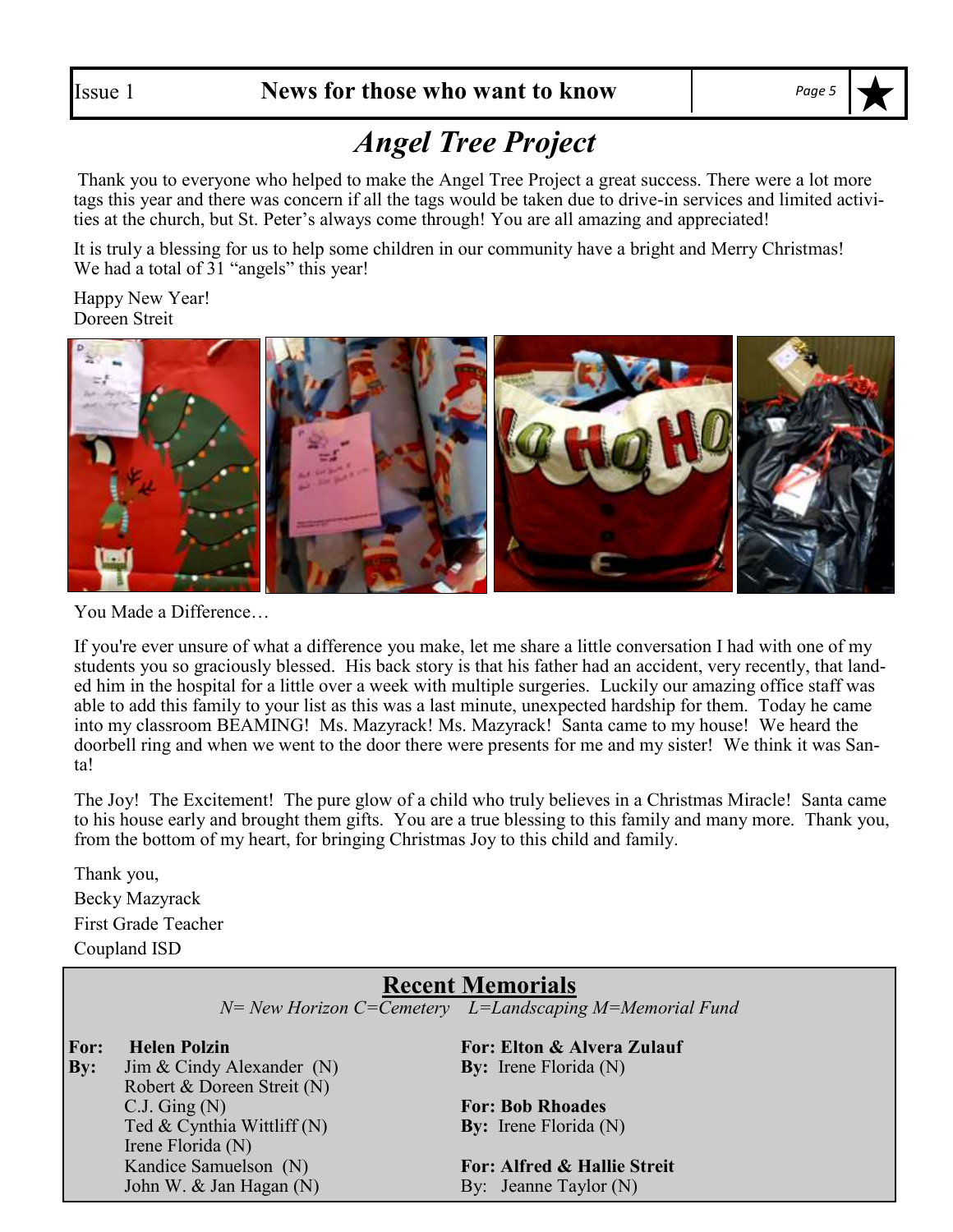#### **Council Meeting Minutes December 19, 2021**

Members Present: Judy Downing, Carolyn Haverland, Sharon Kreidel, Roy Morris, S.R. Moss, Barbara Piper Bonnie Sladek, Ted Wittliff, Charles Stark, Sandra Wernli Absent: Janet Doss

Approval was received for the minutes of last month.

**Financial reports** were presented by Stacy Stork. These were reviewed by the council. Several business accounts for St Peter's need to be updated with correct contact information. Sam's Club – Change to Carolyn Haverland as owner; St. Peters Church - Barbara Coleman and Sandra Wernli as a guest. Post Office Box – St. Peter's Church – Barbara Coleman. Frontier Communication – St. Peter's Church – Barbara Coleman. Using email address on all accounts of stpeterscoupland@gmail.com

#### **Committee Reports:**

Sprinkler system completed. Mulch almost complete – need additional around parsonage.

#### **Pastor's Report**

Pastor Charles presented his report from November. A busy month of confirmation classes, visitations, funeral service, HBO activities, Totenfest, Thanksgiving food drive, and Hanging of the Greens. A request was made for vacation for 2022. The council approved three weeks.

#### **Old Business**

Pianist search is still in the works with no candidates at this time. The job description has been updated and will be extended to other areas. Please let the Pastor or someone on the council know if you are interested or know of anyone interested.

#### **New Business**

A request to reserve the Fellowship Hall for all 2022 election day voting dates was approved.

A request was made for the renewal of License for Charlotte Albert and was approved by council.

The Congregational Profile was approved by the council.

2022 Budget was presented and approved to present to the church as is during the Annual meeting to be held January 9, 2022.

Nominating committee report was presented and there will be a ballot during the annual meeting to be held January 9, 2022.

The council members that will be leaving the board are Judy Downing, Barbara Piper and Ted Wittliff. Thank you for all your service, knowledge and dedication to this committee and we look forward to working with you on other committees.

Respectfully submitted,

Sharon Kreidel Secretary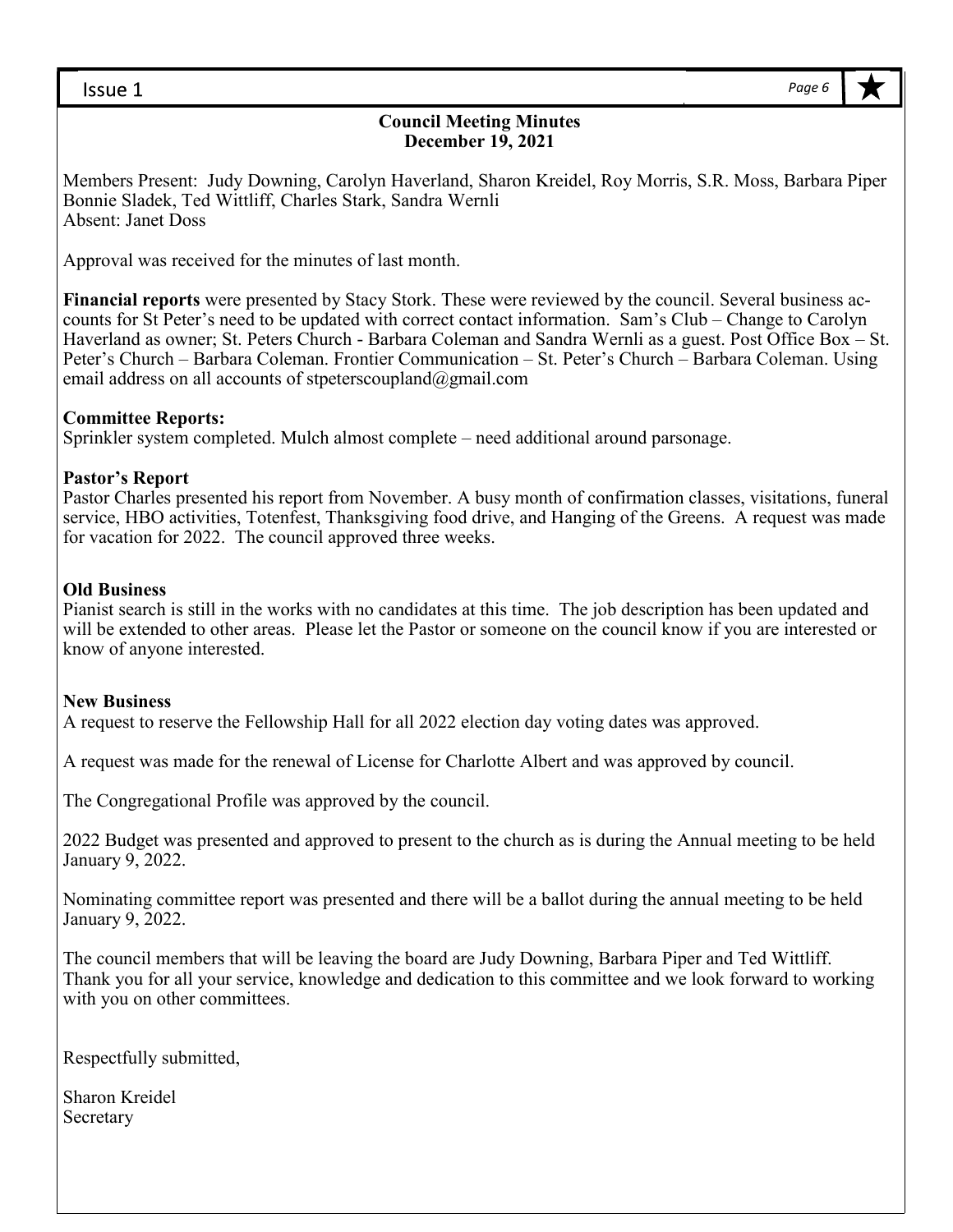Page 7 **St. Peter's Calendar of Events** 

# January 2022

| <b>Sun</b>                                                                                        | Mon                                                      | <b>Tue</b>                                                                                                                                            | <b>Wed</b>                         | <b>Thu</b>                                              | Fri            | <b>Sat</b>                                                                      |
|---------------------------------------------------------------------------------------------------|----------------------------------------------------------|-------------------------------------------------------------------------------------------------------------------------------------------------------|------------------------------------|---------------------------------------------------------|----------------|---------------------------------------------------------------------------------|
| <b>January Bread Baker</b><br>Sandra Wernli<br><b>January Event Coordinator</b><br>Sharon Kreidel |                                                          |                                                                                                                                                       |                                    |                                                         |                | $\boldsymbol{l}$<br><b>New</b><br><b>Year's Day</b>                             |
| $\overline{2}$<br>10:15am Worship/<br>Communion                                                   | $\overline{3}$<br><b>Committee</b><br><b>Reports due</b> | $\overline{4}$<br>Coffee<br>Connections<br>9:30am<br>Confirmation<br>$5-6$ pm                                                                         | 5                                  | 6                                                       | $\overline{7}$ | 8<br>Shepherd's<br><b>Heart Food</b><br>Pantry<br><b>Distribution</b><br>7:30am |
| 9<br>9:15am Adult Class<br>10:15am Worship/<br>Annual<br>Congregational<br><b>Meeting</b>         | 10                                                       | $\mathcal{H}% _{M_{1},M_{2}}^{(e,\sigma)}(\varepsilon)$<br>Coffee<br>Connections<br>9:30am<br><b>Senior Lunch</b><br>11:30am<br>Confirmation<br>5-6pm | 12<br>LIFT 6pm<br>at Luigi's Elgin | 13                                                      | 14             | 15                                                                              |
| 16<br>10:15am Worship/<br>Communion<br><b>Church Council</b>                                      | 17<br><b>MLK Day</b><br><b>Office</b><br><b>Closed</b>   | 18<br>Coffee<br>Connections<br>9:30am<br>Confirmation<br>$5-6$ pm                                                                                     | 19                                 | 20<br>Newsletter<br>Deadline<br><b>Diners</b><br>6:30pm | 21             | 22                                                                              |
| 23<br>10:15am Worship<br><b>Nikki Stahl visits</b><br>during worship<br>Potluck                   | 24                                                       | 25<br>Coffee<br>Connections<br>9:30am<br>Confirmation<br>$5-6$ pm<br>Newsletter<br>Assembly<br>10:30am                                                | 26                                 | 27                                                      | 28             | 29<br>Council<br><b>Retreat</b><br>9am<br>Fellowship<br>Hall                    |
| 30<br>10:15am Worship<br><b>Noisy</b><br><b>Offering Sunday</b>                                   | 31                                                       |                                                                                                                                                       |                                    |                                                         |                |                                                                                 |